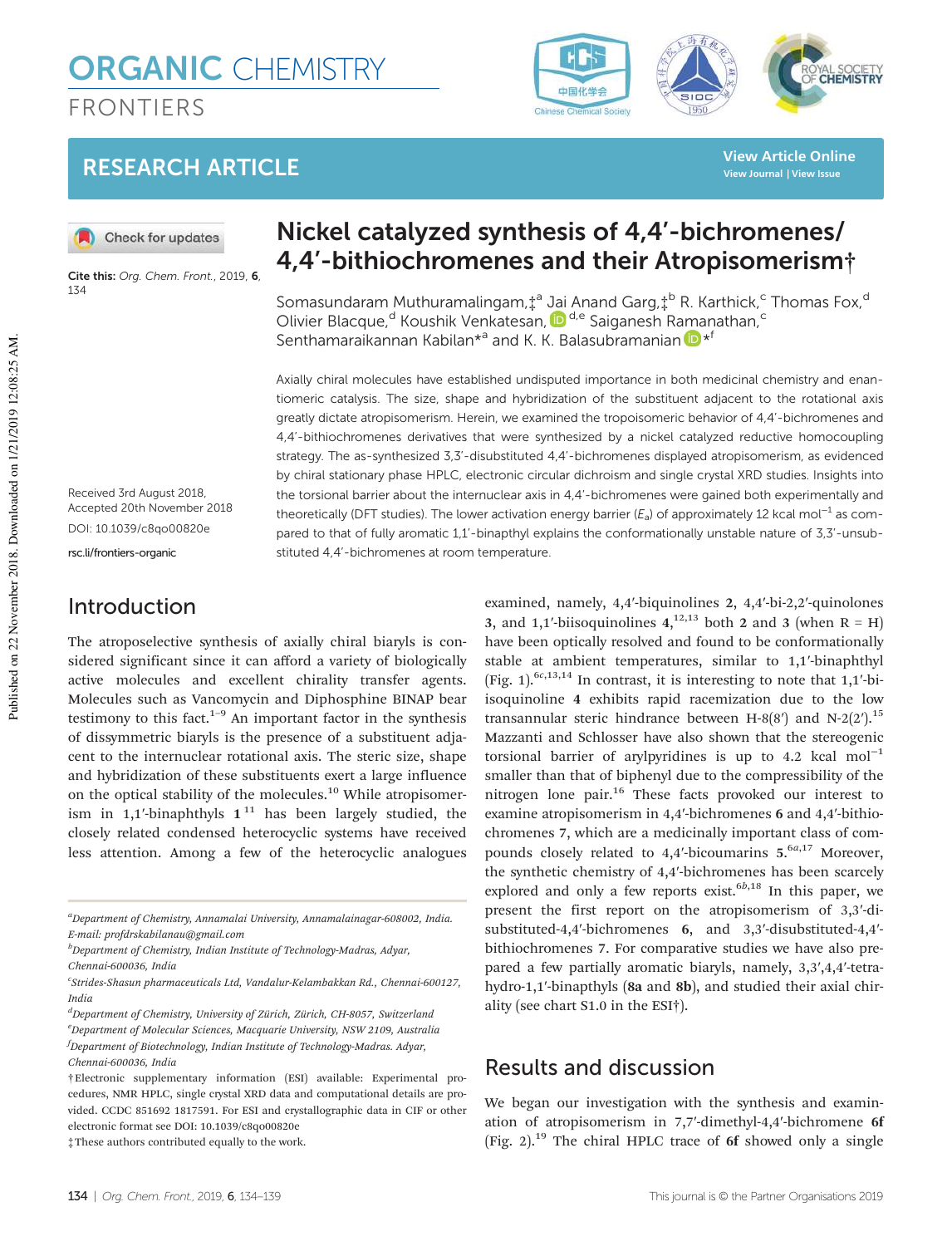

Fig. 1 Examples of various classes of biaryl systems.



Fig. 2 Various biaryl compounds preliminarily examined for axial chirality at room temperature.

eluting peak. In the  ${}^{1}H$  NMR spectrum, the  $-OCH_2$  protons appeared as a doublet at 4.84 ppm and the olefinic proton appeared as a triplet at 5.74 ppm. The non-diastereotopic

nature of the methylene signals indicated unresolvable fast rotation about the stereogenic axis at room temperature (ESI, S3.6 and S4.3†).

The above observations were unlike those of 1,1′-binaphthyl  $1^{11a}$  or 4,4'-biquinoline 2,<sup>15</sup> which exhibited axial chirality at room temperature. Furthermore, we also prepared the tetrahydro analogue of 1, namely, the 3,3',4,4'-tetrahydro-1,1'binaphthalene<sup>20</sup> (8) ( $R^1 = R^2 = R^3 = R^4 = H$ ) (Fig. 1) and analysed its conformational stability. It too displayed an achiral behaviour at room temperature as revealed by  ${}^{1}H$  NMR studies and HPLC analysis performed with six different chiral stationary phase columns (ESI, S3.15 and S4.10†). Finally, in line with the general expectation, we sought to improve the optical stability by functionally substituting 3,3′-positions in the bichromene/bithiochromene systems. Accordingly, a preliminary examination of the room temperature  ${}^{1}H$  NMR spectrum of 3,3′-dibromo-2H,2′H-4,4′-bichromene (12) indeed revealed the expected diastereotopic pattern (ESI, S3.18 $\dagger$ ).<sup>21</sup> Recently, Lee et  $al^{22}$  have reported an iodine monochloride (ICl)-mediated synthesis of substituted 3,3'-diiodo-2H,2'H-4,4'-bichromene from diynes. The  ${}^{1}H$  NMR spectrum of the diiodo compound also suggested atropisomerism similar to our compounds (Fig. 2). Next, we aimed to develop an easier protocol for synthesizing 3,3′-disubstituted 4,4′-bichromenes, which would provide direct access to these heterocyclic axially chiral entities. The metal-mediated homocoupling of 4-chloro-3-formylchromenes (9) appeared to be the most expedient route to access diversely functionalized potentially chiral 4,4′-bichromenes. β-Chlorovinyl aldehydes are versatile synthons and their chemistry has been recently reviewed. $23-26$ 

Though there exists few reports on the metal-catalyzed homocoupling and cross coupling of β-chlorovinyl aldehydes with acetylenes,<sup>26</sup> arylboronic acids and aryl amines, $27,28$  surprisingly no reports were found for the metal mediated homocoupling of 4-chloro 3-formylchromenes. Homocoupling of aryl halides can be accomplished using various metal-catalysed systems. Our initial attempts to realize the homocoupling of 4-chloro-3-formylchromenes (9) using CuI/Cu/Ni(PPh<sub>3</sub>)<sub>2</sub>Cl<sub>2</sub> or Cu/Pd(PPh<sub>3</sub>)<sub>4</sub> or indium/Ni(PPh<sub>3</sub>)<sub>2</sub>Cl<sub>2</sub> in different solvents and conditions were unsuccessful. $^{28}$  Finally, we succeeded in the synthesis of the hitherto unknown 4,4′-bichromene-3.3′ dicarboxaldehyde 6a in 70% yield by homocoupling chloroaldehyde 9a using an  $Ni(0)$  complex generated in situ by the reduction of Ni(PPh<sub>3</sub>)<sub>2</sub>Cl<sub>2</sub> with activated zinc<sup>29</sup> (Scheme 1). 4,4′-Bichromene-3,3′-dicarboxaldehyde 6a, isolated as a crystalline solid, was thoroughly characterized by  ${}^{1}$ H NMR,<sup>13</sup>C NMR spectroscopy and HRMS. A cursory glance of its  ${}^{1}$ H NMR spectrum revealed this molecule to be chiral (ESI, S3.1†). The  ${}^{1}H$ NMR spectrum showed an AB quartet for the  $-OCH_2$  ( $J = 14.5$ ) Hz) protons, revealing their diastereotopic nature in contrast to those of the simple 4,4′-bichromene and 4,4′-bithiochromene (6f and 7).

The chiral HPLC traces for  $6b$  showed two peaks in 1:1 ratio, further confirming it to be a racemate (ESI S4.11 and Fig. S1†). The racemate, 6b, was separated into optical antipodes by chiral preparative HPLC. The chiral purity of the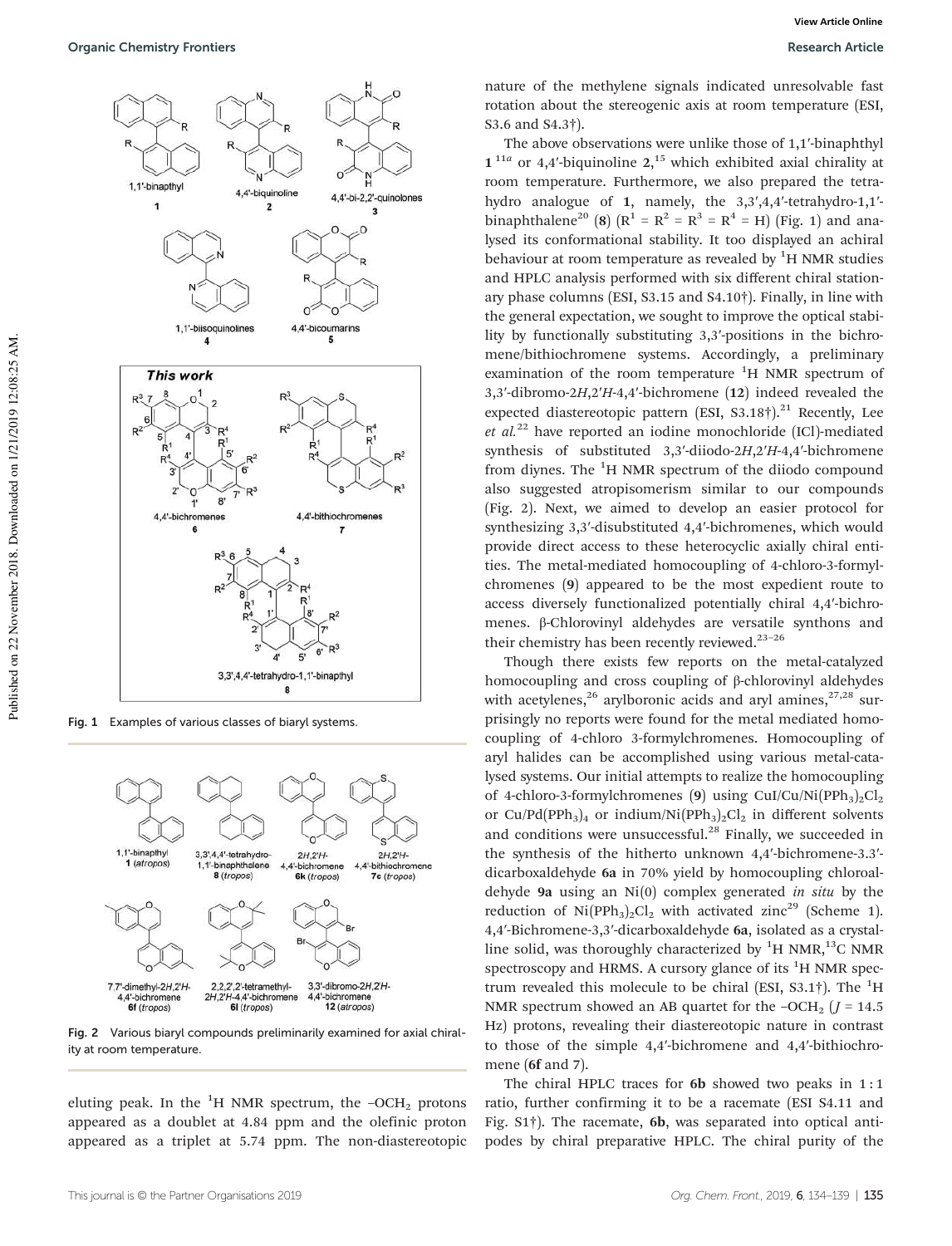

Scheme 1  $NiCl<sub>2</sub>(PPh<sub>3</sub>)<sub>2</sub>$  and Zn catalyzed reductive homocoupling of chloroaldehydes.



Fig. 4 X-ray crystallographic structure of 6a (left) and 8 (right).

separated antipodes was rechecked by chiral HPLC analysis. The electronic circular dichroism (CD) spectrum for both enantiomers were measured and determined to be mirror images, displaying the cotton effect at 300 nm and 400 nm (Fig. 3, and ESI, S5.0†).

Single crystals of 6a, suitable for XRD analysis, were obtained from slow evaporation of the compound in methanol at room temperature (ESI, S6.0†). The crystals obtained were in the racemic form. In line with our expectations, the two bichromene units were flanked along the internuclear axis in a non-coplanar fashion. The dihedral angle between the mean molecular aryl ring planes was found to be 88.29°, indicating a close perpendicular conformation. The distance of the internuclear axial bond, *viz.*, C4–C4' was found to be 1.5009(19)  $\AA$ , which is close in comparison to the C1–C1 $'$  distance in  $(R)$ - $(-)$ -1,1′-binaphthyl-  $(1.511(7)$  Å).<sup>30a</sup> We also obtained racemic single crystals of compound 8; the molecular structure revealed a cisoid configuration with mean planes for the aryl rings subtending an angle of 66.11° about the stereogenic axis (Fig. 4).

The internuclear distance for C1–C11 was found to be 1.477(6) Å. These distances and angles were quite similar to that of racemic 1,1'-binapthyl crystal, $30b$  which showed an internuclear distance of 1.475 Å and an angle of 68° between

the planes of the binapthyl residues. Using the facile homocoupling methodology described above, we synthesized for the first time 4,4′-bichromenes-3.3′-dicarboxaldehydes 6a–e, 4,4′ bithiochromenes-3.3′-dicarboxaldehydes 7a–b, and 3,3′,4,4′-tetrahydro-[1,1′-binaphthalene]-2,2′-dicarbaldehydes 8a–b (Scheme 1). All these compounds (6a–e, 7a–b, and 8a–b) showed atropisomerism, as revealed by their  ${}^{1}H$  NMR spectra. Furthermore, isomeric resolution of peaks was observed on chiral HPLC traces of 6b, 6e–j, 7a, and 8a (ESI, S4.0†). Moreover, by simple functional group transformation of 6b and 6a, a few more novel 3,3′-disubstituted-4,4′-bichromenes, viz., 6g–6i and 6j, respectively were obtained (Scheme 2 and Experimental section). Their chiral behaviour was also observed with  ${}^{1}H$ NMR and chiral HPLC analyses. The acid 6g, alcohol 6h and the oxime 6j displayed atropisomerism. HPLC analysis of the cyano derivative 6i showed two peaks in 1 : 1 ratio, revealing it to be conformationally stable. However, the  ${}^{1}$ H NMR spectrum exhibited only a singlet and no an AB quartet for the  $-OCH<sub>2</sub>$ protons. This is possibly due to accidental equivalence (ESI, S3.9†). We are currently investigating the direct enantioselective synthesis of 3,3′-disubstituted 4,4′-bichromenes by asymmetric catalysis.

As mentioned earlier, the reason for the higher degree of rotational freedom in the case of 4,4′-bichromenes was due to the reduction in transannular steric hindrance about the internuclear axis. However, the shape and hybridization factor of the substituent atoms, which presumably influences this effect, has neither been experimentally investigated nor



Fig. 3 The electronic circular dichroism spectrum of 6b.



Scheme 2 Conversion of 4,4'-bichromenes-3.3'-dicarboxaldehydes to other functionalities viz. acid, alcohol, nitrile and oximes.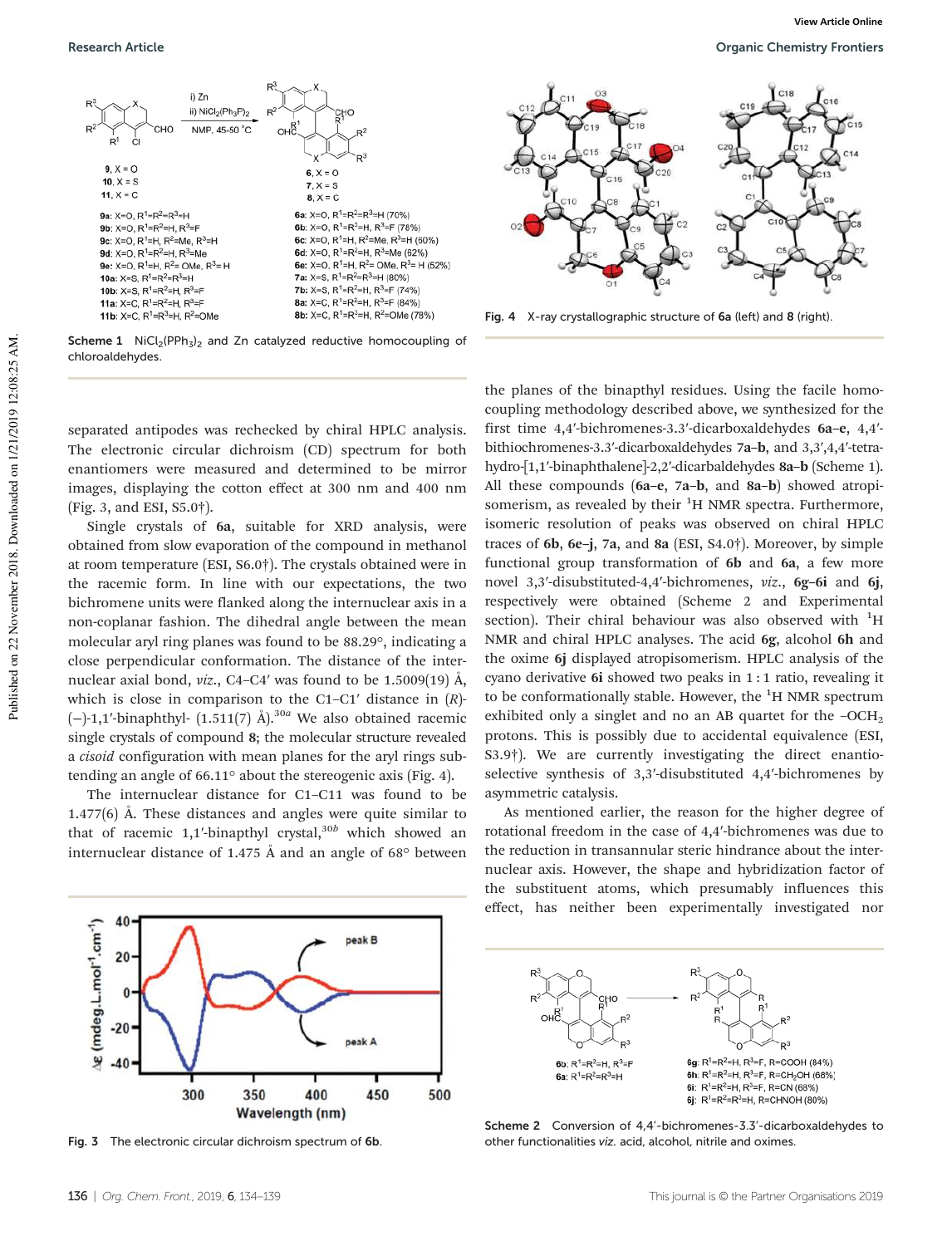empirically suggested in the system under consideration. In order to gain more insight into the conformational behaviour of the 3,3′-unsubstituted 4,4′-bichromene systems, the two compounds 6k and 6l (Fig. 2 and ESI, S2.0†) were synthesized and collected for further investigation. The coalescence temperature of the exchanging isomers was determined from the variable temperature dynamic  ${}^{1}H$  NMR studies<sup>31</sup> for the sample in deuterated THF. The rate constant  $(K_r)$  thus determined was used for calculating activation energies  $(E_a)$ . The activation parameters  $(\Delta H^\ddagger$  and  $\Delta S^\ddagger)$  were also obtained employing the Eyring equation (ESI, S7.0†). The activation energies  $(E_a)$  of 6k and 6l were found to be 14.6 kcal mol<sup>-1</sup> and 11.16 kcal mol−<sup>1</sup> , respectively. The rotational energy barrier was reflected in the Gibbs free energy  $(\Delta G^\ddagger)$  difference between the ground state and the rate-limiting transition state. The estimated values of  $\Delta G^{\ddagger}$  for 6k and 6l were 13.44 kcal mol<sup>-1</sup> and 10.75 kcal mol−<sup>1</sup> , respectively. These values were approximately half of the experimentally determined value of  $\Delta G^{\ddagger}$  for carbaanalogous 1,1′-binapthyl (23.5 kcal mol<sup>-1</sup>) in DMF at 50 °C.<sup>32a</sup>

DFT calculations were also performed to determine the activation energy  $E_a$  for free rotation (ESI, S8.0†). The  $E_a$  of 6k and 6l generated by DFT computation were close values of 19.15 kcal mol−<sup>1</sup> and 20.66 kcal mol−<sup>1</sup> , respectively. A table of comparison is provided in the ESI (Table S1†). As expected, the  $E_a$  for 4,4′-bichromenes 6k and 6l was lower than the  $E_a$  for the 1,1′-binapthyl system by approximately 12 kcal mol−<sup>1</sup> . Comparing the difference in the activation energies for bichromene versus 1,1′-binapthyl, both experimental and DFT computed values agreed on the lower value of ~10-13 kcal mol<sup>-1,32</sup> In general, the DFT results overestimated the activation energies by approximately 5–8 kcal mol−<sup>1</sup> , but were consistent with the trend. The marginal difference observed in the experimentally derived values of  $(E_{\rm a})$  and  $\Delta H^{^\ddagger}$  for **6k** and **6l** is also reflected in the DFT calculations, indicating the limited influence from non-sterically interfering dimethyl substituents at the 2,2′-positions. We also calculated the rotational barrier of a hypothetical 4,4′-bichromene with a methyl substituent at the 3,3′-position, namely, 3,3′-dimethyl-4,4′-bichromene was calculated and compared to with that of 2,2′-dimethyl-1,1′-binapthyl (ESI, S8†). The rotational barrier of the former was calculated to be 80 kcal mol<sup>-1</sup> and the later to be 110 kcal mol<sup>-1</sup>. The sufficiently high energy barrier of 80 kcal mol<sup>-1</sup> suggests the compound to be atropisomeric at RT, though not to the extent of its aromatic counterpart. This computation suggests that even smaller sterically hindering substituents such as the methyl group at the 3,3′-position of bichromene could facilitate atropisomerism.

From the above studies, it is possible to surmise a few reasons for the difference in atropisomerism between the binapthyl and bichromene systems. (i) The non-planarity of the heterocyclic ring in the bichromene system (presence of  $sp<sup>3</sup>$  carbon) can cause lower aromatic stabilization of either the syn- or anti isomers, therefore decreasing the energy barrier for rotation. In contrast, the  $sp^2$  carbon bearing the fully aromatic binapthyl system was more stable due to conjugation effects. (ii) The possibility of any non-bonded repulsive interaction

between the olefinic proton and the benzene ring in the bichromene/bithiochromene system was lower than that of the binapthyl system favouring free-rotation. This was also manifested in the conformationally unstable nature of 3,4,3′,4′-tetrahydro-1,1′-binapthalene 8 in contrast to that of 1,1-binapthyl 1.

#### Conclusions

In summary, we present the first report on atropisomerism in 4,4′-bichromenes and 4,4′-bithiochromenes. A nickel-catalyzed reductive homocoupling strategy was applied for the synthesis of several analogues of 4,4′-bichromenes and 4,4′-bithiochromenes. The configurational stability of a few 4,4′-bichromenes were studied experimentally and theoretically to be compared with the 1,1′-binapthyl system. We believe that this study will be helpful in designing novel heteroaromatic axially chiral biaryl motifs that are useful for enantioselective catalysis and in medicinal chemistry.

#### Experimental section

Typical procedure for the Ni-catalysed reductive homocoupling reaction is as follows. To a stirred solution of 4-chloro-3-formylchromene (10.0 mmol) in freshly distilled NMP (10.0 mL), activated zinc powder (2.0 g, 30.0 mmol) and  $\text{NiCl}_2(\text{PPh}_3)_2$ (0.67 g, 1.0 mmol) were added at 45-50  $\degree$ C. The reaction mixture was stirred at the same temperature for 3–4 h and the progress was monitored by TLC. After completion of the reaction, the reaction mass was cooled to room temperature and diluted with 20 mL of methyl tert-butyl ether (MTBE). The resulting solution was then filtered through a Celite bed and washed further with 10 mL of MTBE. The combined organic portions were washed with dilute 5% aqueous HCl  $(2 \times$ 15 mL), followed by water  $(1 \times 15 \text{ mL})$ , dried over anhydrous sodium sulphate and then concentrated under reduced pressure to yield brown pasty solids. The crude product thus obtained was triturated with 8 mL of ethanol, filtered and dried to produce off-white to yellow solids.

## Conflicts of interest

There are no conflicts to declare.

### Acknowledgements

The authors express their gratitude to the following people: Head of the department of chemistry, IIT Madras for support with HRMS and low VT-NMR analysis; Mr V. Ramkumar for XRD analysis; Prof. G. Sekar, Ms Sangeetha and Mr Y. Chari of IIT Madras for HPLC analysis; Prof. Sivaguru and Dr Josepha Lourdaraj, North Dakota State University, USA for the chiral separation and CD analysis; Prof. Anju Chadha and Mr Kabilan. C., Department of Biotechnology, IIT Madras for help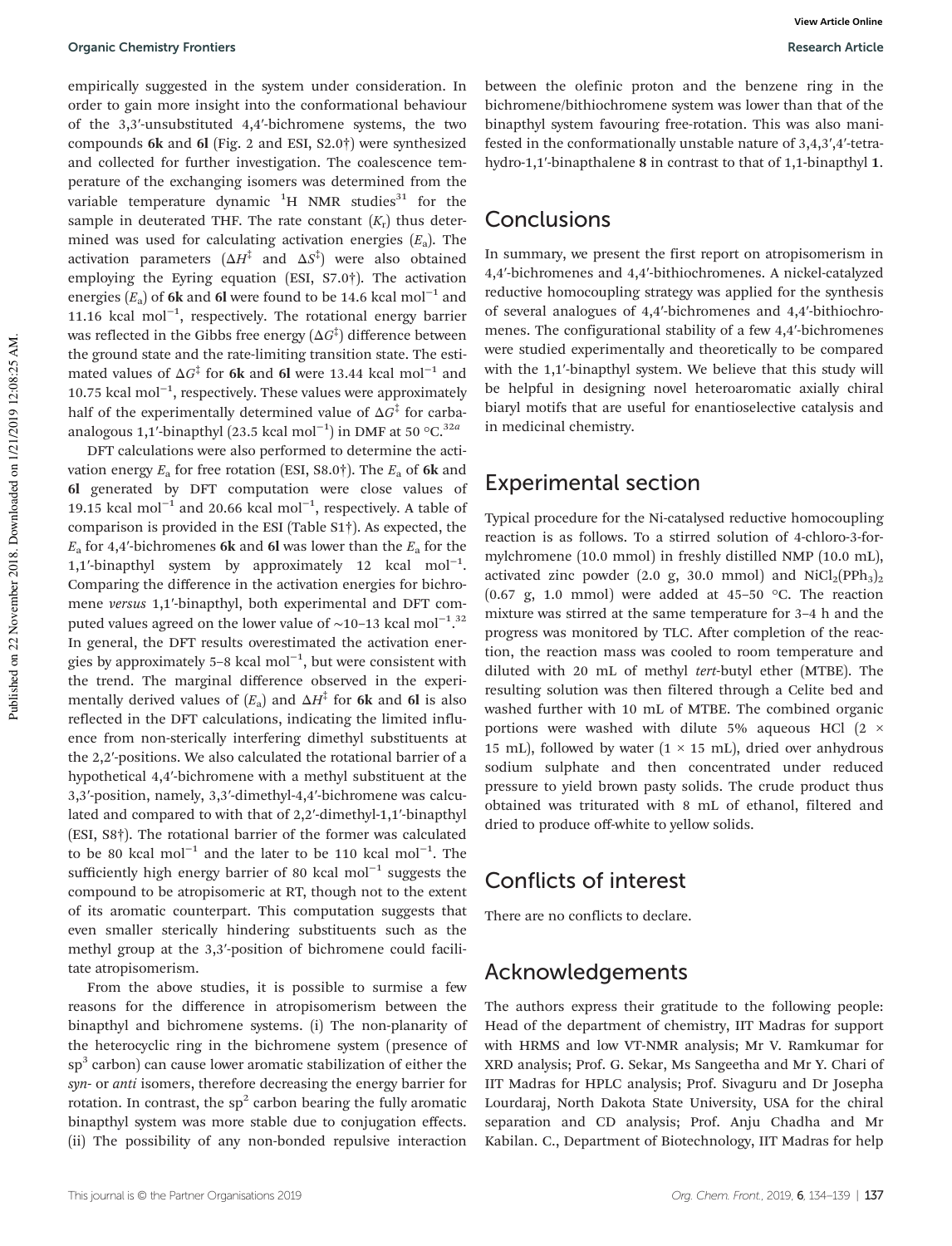with HPLC analyses. Strides-Shasun Ltd, Chennai is acknowledged for analytical support and encouragement. K. K. B thanks INSA, New Delhi for the award of an INSA Senior Scientist position and J. A. G thanks SERB, India (Grant No. YSS/2015/001695) for funds.

## Notes and references

- 1 (a) G. Bringmann, A. J. P. Mortimer, P. A. Keller, M. J. Gresser, J. Garner and M. Breuning, Angew. Chem., Int. Ed., 2005, 44, 5384; (b) G. Bringman, M. Breuning and S. Tasler, Synthesis, 1999, 525; (c) G. Bringmann, M. Breuning, R. Walter, A. Wuzik, K. Peters and E.-M. Peters, Eur. J. Org. Chem., 1999, 3047; (d) Z. Wu, C. Wang, L. N. Zakharov and P. R. Blakemore, Synthesis, 2014, 46, 678; (e) S. Yu and L. Pu, Tetrahedron, 2015, 71, 745.
- 2 B. H. Lipshutz and J. M. Keith, Angew. Chem., Int. Ed., 1999, 38, 3530.
- 3 (a) J. Seyden-Penne, in Chiral Auxiliaries and Ligands in Asymmetric Synthesis, Wiley, New York, 1995; (b) Comprehensive Asymmetric Catalysis I-III, ed. E. N. Jacobsen, A. Pfaltz and H. Yamamoto, Springer, New York, 1999; (c) J. M. Brunel, Chem. Rev., 2005, 105, 857; (d) R. Noyori, Angew. Chem., Int. Ed., 2002, 41, 2008; (e) P. Kočovský, S. Vyskočil and M. Smrčina, Chem. Rev., 2003, 103, 3213; (f) M. C. Kozlowski, B. J. Morgan and E. C. Linton, Chem. Soc. Rev., 2009, 38, 3193.
- 4 (a) C. Zhu, Y. Shi, M.-H. Xu and G. Q. Lin, Org. Lett., 2008, 10, 1243; (b) A. I. Meyers, T. D. Nelson, H. Moorlag, D. J. Rawson and A. Meier, Tetrahedron, 2004, 60, 4459; (c) J. Vachon, C. Perollier, D. Monchaud, C. Marsol, K. Ditrich and J. Lacour, J. Org. Chem., 2005, 70, 5903.
- 5 (a) T. Yamamoto, T. Maruyama, Z. Zhou, T. Ito, T. Fukada, Y. Yoneda, F. Begum, T. Ikeda, S. Sasaki, H. Takezoe, A. Fukada and K. Kubota, J. Am. Chem. Soc., 1994, 116, 4832; (b) Y. Chao, G. R. Weisman, G. D. Y. Sogah and D. J. Cram, J. Am. Chem. Soc., 1979, 101, 515.
- 6 (a) J.-G. Lei, M.-H. Xu and G.-Q. Lin, Synlett, 2004, 2364; (b) J. D. Hepworth, T. K. Jones and R. Livingstone, Tetrahedron, 1981, 37, 2613; (c) J. Hashim and C. O. Kappe, Adv. Synth. Catal., 2007, 349, 2353.
- 7 (a) C. Rosini, L. Franzini, A. Raffaelli and P. Salvadori, Synthesis, 1992, 503; (b) J. K. Whitesell, Chem. Rev., 1989, 89, 1581.
- 8 L. Pu, Chem. Rev., 1998, 98, 2405.
- 9 (a) M. Oki, in The Chemistry of Rotational Isomers, Springer-Verlag, Berlin, 1993; (b) Y. Badar, A. S. Cooke and M. M. Harris, J. Chem. Soc., 1965, 1412; (c) A. S. Cooke and M. M. Harris, J. Chem. Soc. C, 1967, 988.
- 10 (a) T. W. Wallace, Org. Biomol. Chem., 2006, 4, 3197; (b) O. Baudoin, Eur. J. Org. Chem., 2005, 4223; (c) S. Reichert and B. Breit, Org. Lett., 2007, 9(5), 899; S. Banerjee, B. E. Riggs, L. N. Zakharov and P. R. Blakemore, Synthesis, 2015, 47, 4008.
- 11 (a) L. Pu, in 1,1-Binaphthyl based Chiral Materials: Our Journey, Imperial College Press, 2009; (b) S. Singh, Curr. Sci., 1975, 44(24), 873; (c) T. Hoshi, E. Nozawa, M. Katano, T. Suzuki and H. Hagiwara, Tetrahedron Lett., 2004, 45, 3485.
- 12 S. Ray and Kr. P. Subal, J. Indian Chem. Soc., 2005, 82(3), 236.
- 13 M. Slany and P. J. Stang, Synthesis, 1996, 1019.
- 14 M. Crawford and I. F. B. Smyth, J. Chem. Soc., 1954, 3464.
- 15 T. Itakura, R. Tsuchiya, K. Kobayashi, H. Takahashi and K.-I. Hirao, J. Chem. Soc., Perkin Trans. 1, 1999, 3677.
- 16 A. Mazzanti, L. Lunazzi, S. Lepri, R. Ruzziconi and M. Schlosser, Eur. J. Org. Chem., 2011, 6725.
- 17 (a) M. IIyas and M. Parveen, Tetrahedron, 1996, 52, 3991; (b) K. Gnanaguru, N. Ramasubbu, K. Venkatesan and V. Ramamurthy, J. Org. Chem., 1985, 50, 2337; (c) D. M. X. Donnelly, J. P. Finet, P. J. Guiry and K. Nesbitt, Tetrahedron, 2001, 57, 413; (d) M. Rahman, M. Riaz and U. R. Desai, Chem. Biodiversity, 2007, 47, 2495.
- 18 K. K. Balasubramanian, K. Virupakshareddy and R. Nagarajan, Tetrahedron Lett., 1973, 50, 5003.
- 19 See ESI† for the synthetic procedure of 6f.
- 20 E. I. Troyansky, e-EROS Encyclopedia of Reagents for Organic Synthesis, 2001, pp. 1–6.
- 21 R. V. S. Kumar, unpublished results, Ph.D dissertation work, 2018. Note: The preliminary examination of 12 has been done by  ${}^{1}H$  NMR spectroscopy; the complete characterization will be published in a separate study.
- 22 J. Mo, W. Choi, J. Min, C.-E. Kim, D. Eom, S. H. Kim and P. H. Lee, J. Org. Chem., 2013, 78, 11382.
- 23 For review see: S. Brahma and J. K. Ray, Tetrahedron, 2008, 64, 2883.
- 24 (a) P. Karthikeyan, M. A. Rani, R. Saiganesh, K. K. Balasubramanian and S. Kabilan, Tetrahedron, 2009, 65, 811; (b) K. Perumal, J. A. Garg, O. Blacque, R. Saiganesh, S. Kabilan, K. K. Balasubramanian and K. Venkatesan, Chem. – Asian J., 2012, 7, 2670; (c) M. Koch, K. Perumal, O. Blacque, J. A. Garg, R. Saiganesh, S. Kabilan, K. K. Balasubramanian and K. Venkatesan, Angew. Chem., Int. Ed., 2014, 53, 6378.
- 25 S. Hesse and G. Kirsch, Synthesis, 2001, 755.
- 26 S. Hesse and G. Kirsch, Tetrahedron, 2005, 61, 6534.
- 27 S. Some, J. K. Ray, M. G. Bunwell and M. T. Jones, Tetrahedron Lett., 2007, 48, 3609.
- 28 (a) S. Some, B. Dutta and J. K. Ray, Tetrahedron Lett., 2006, 47, 1221; (b) G. Bringmann, R. Walter and R. Weirich, Angew. Chem., Int. Ed. Engl., 1990, 29, 977.
- 29 (a) W.-W. Chen, Q. Zhao, M.-H. Xu and G.-Q. Lin, Org. Lett., 2010, 12, 1072; (b) M. Iyoda, H. Otsuka, K. Sato, N. Nisato and M. Oda, Bull. Chem. Soc. Jpn., 1990, 63, 80.
- 30 (a) R. Kuroda and S. F. Mason, J. Chem. Soc., Perkin Trans. 2, 1981, 167; (b) K. A. Kerr and J. M. Robertson, J. Chem. Soc. B, 1969, 1146.
- 31 (a) D. Kost, E. H. Carlson and M. Raban, J. Chem. Soc. D, 1971, 656; (b) H. S. Gutowsky and C. H. Holm, J. Chem. Phys., 1956, 25, 1228; (c) J. Heidberg, J. A. Weil,